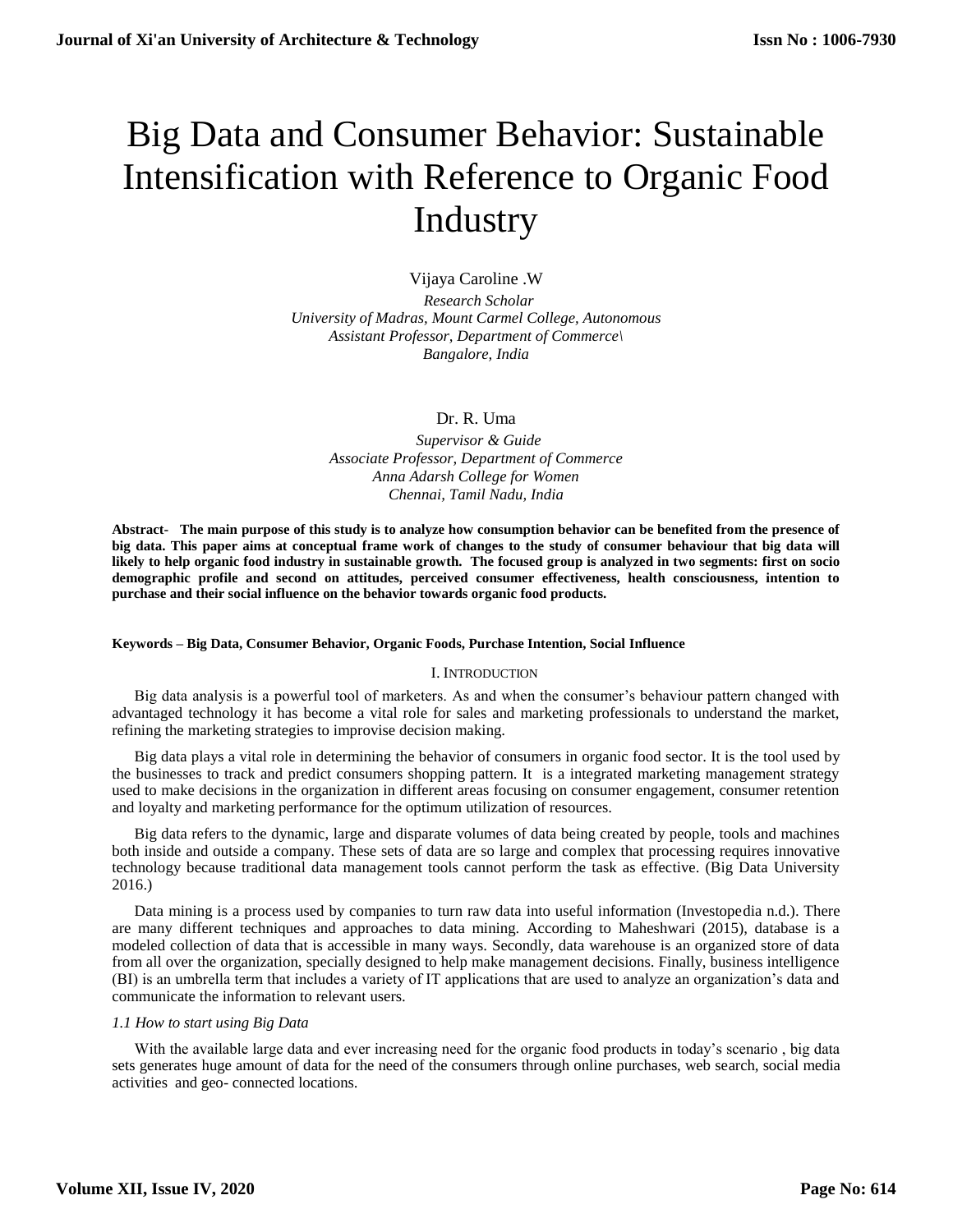Therefore business has to start using data very carefully with planning strategy to implement their goals for the better solutions.

Nowadays big data is used in many different areas from healthcare to military operations. Maheshwari (2013, 354) suggests that in business, regardless of the industry, the main application of big data is the protection and enhancement of customer relationships and customer experience. Therefore, a company has to identify what parts of their interaction with customers could be improved and try to answer the most important questions and solve customers' problems with data solutions.

Data science methods, deployed by Aarhus University researchers, affirm that consumers with an interest in 'organic' products are show no sign of decreasing this preference for less 'artificial' product; moreover, this constituency are buying more and more organic products and they are following an increasingly predictable pattern.

For the study, the Danish researchers collected data relating to the daily shopping habits of some 10,000 households, collected this information over a period of 20 months. The data sets were then subject to big data analysis.

## II.BIG DATAUSE IN MARKETING

Big data brings improvements to marketers by combining structured data when clicking through various websites or posting comments on unstructured data using social Medias. It is helping marketers to deal with quality decision making with the detailing of processes significantly increase with the application of technology. By using big data and technology the both customers and marketers can combine and analyse and discover the hidden pattern in such a way that it interact with the customers helping in purchase decision. The main objective of introducing big data in marketing is to enhance the knowledge of customers and retention of customers for long period.

The Multiple data applications helps in sorting out the customers profile and their interests can be gathered through files like cookies. These cookies collect information about customer's activity on social media and other websites. These website owners having access to these files can create separate sites to interact with these customers. This information gathered can help them in estimating income level, brands, styles, preferred colors, purchase pattern, price range choice of the customers for the better decision making. These big data gathering information about the nature of the customers will lead to the new way for new product search and helps in more accurate decision making process for the marketers..

#### III. CONSUMER BEHAVIOUR

Consumer behaviour is the study of how individual customers, groups or organizations select, buy, use, and dispose ideas, goods, and services to satisfy their needs and wants. It refers to the actions of the consumers in the marketplace and the underlying motives for those actions.

Marketers expect that by understanding what causes the consumers to buy particular goods and services, they will be able to determine—which products are needed in the marketplace, which are obsolete, and how best to present the goods to the consumers. The marketers also always look for emerging trends that suggest new marketing opportunities.

Consumer buying behaviour is influenced by few major factors such as,

- a. Cultural
- b. Social
- c. Personal
- d. Psychological

These factors cannot be directly controlled by the marketers, but understanding of marketing mix strategies can be developed to analyse preferences to the target audience.

Before purchasing any product, the consumer goes through a decision process in the following five stages:

Stage1: Problem recognition

Stage 2: Information Search

Stage 3: Evaluation of alternatives

Stage 4: Purchase decision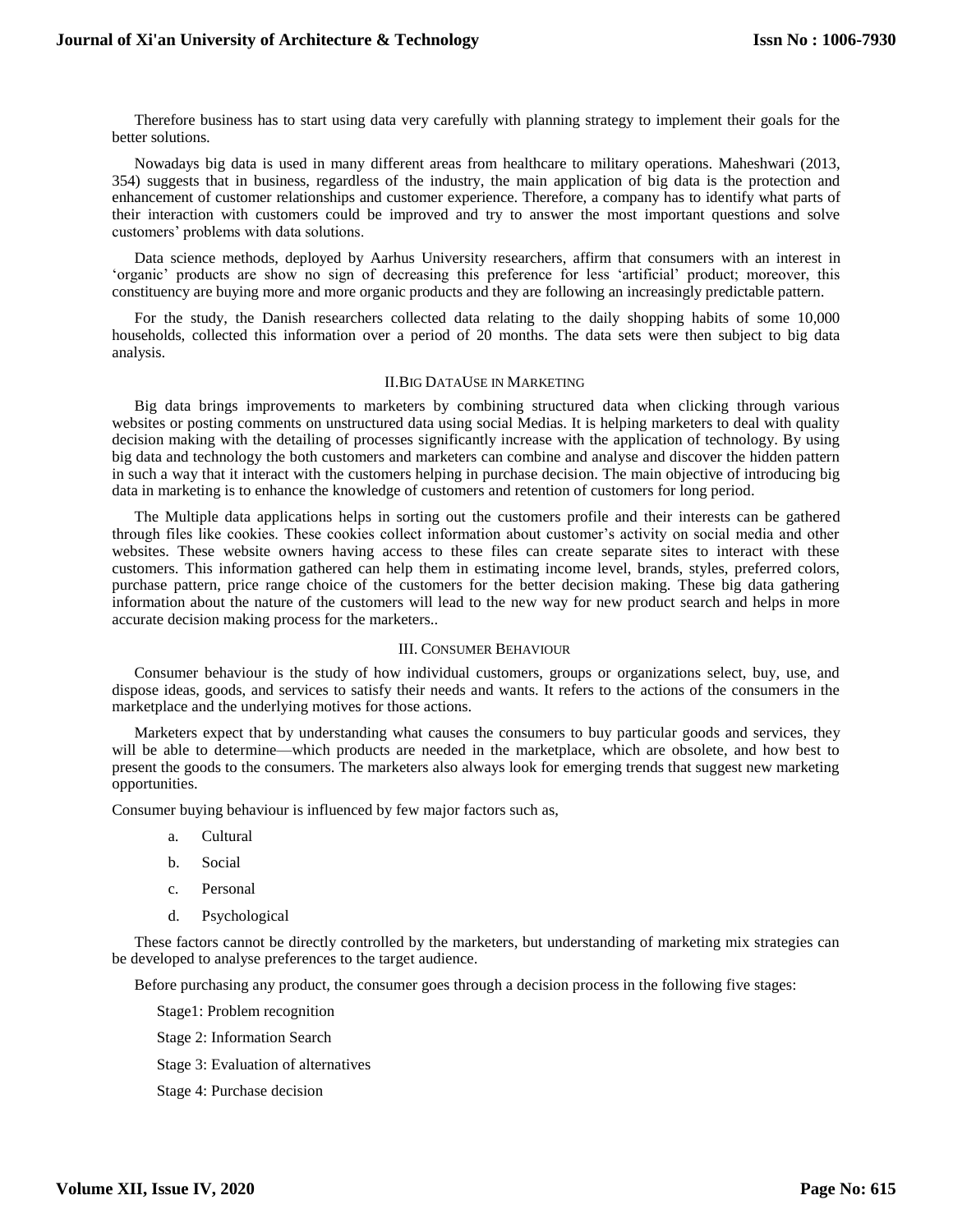## Stage 5: Post purchase behaviour

This above stages of the consumer behaviour has been developed by marketing scholars before purchasing any product. It is not necessary that each and every time the consumer has to pass on all the stages before purchasing. They may skip or reverse some stages. But however it somehow influences the consumer high involvement for new purchases.

The stages are:

- 1. Problem Recognition starts when need arises which in turn triggers both internal and external stimuli. Internal stimuli can be hunger, thirst, which stimulate your need to eat or drink.
- 2. Information Search
	- a. Receptive information about the product
	- b. Active information looking for word of mouth, friends, reading material, online , visiting shops, advertisements, public sources etc. A successful information search will lead to various alternatives and choices which evoke them to evaluate.
- 3. Evaluation of Alternatives-- Consumers are trying to pay most attention that delivers the benefits from the alternatives. Evaluation often reflects beliefs and attitudes in buying behavior. He may now decide whether he wants or does not want.
- 4. Purchase Decision Choosing from the alternatives includes product attributes such as product, label, brand, package, method of purchase etc.
- 5. Post Purchase Behavior Marketer must monitor post purchase behaviour outcome: satisfied or dissatisfied.

## V. BIG DATA AND CONSUMER BEHAVIOUR OF ORGANIC FOOD PRODUCTS FOR SUSTAINABLE GROWTH

Both primary and secondary research is conducted by TechSci Research gives a list of organic food manufacturers and suppliers in India analyses that most of Indian organic food markets are using bottom up approach, where manufacturers value for product categories such as Organic beverages, Organic Cereal and Food Grains, Poulty and Dairy, Organic Spices and Pulses , Organic Processed Foods, Organic Fruits and Vegetables for the purchase decision. According to TechSci Research the external validation can be done through analyzing past sales data of respective manufacturers to arrive at the overall market size. They relay on the data bases sourced from secondary data such as company annual reports, World Bank, industry magazines, Government databases, news dailies, credible paid databases, Ministry of Agriculture & Farmers Welfare, Ministry of Statistics & Programme Implementation, Department of Animal Husbandry, Dairying & Fisheries, APEDA, National Program on Organic Production, , proprietary database, white papers and investor presentations for the sustainable growth.

The economic development leading to excessive demand for products matched with insufficient supply of products therefore greater usage of fertilizers to get bumper crops to match the demand. Excessive use of fertilizer resulted in fall in health conditions negatively effecting economic growth. The emerging concept of Big data is a new challenge which is convenience and quick information or firsthand information to the industry to relay on networking for increase their performance. This will likely to help them in post purchase evaluation and minimise the cost on advertising campaign..

# VI. CONCLUSION

Organic farming was a technique developed to reduce the usage of fertilizers and grow agricultural products in hygienic manner withdrawing the use of fertilizers altogether. This new form of farming gained momentum as it resulted in improved productivity of its consumers.

The market for organic products has started to grow in India although its reach is limited. Efficient allocation of organic products between the rural and urban areas would result in an overall improvement in health conditions minimising health hazards. An in depth study into the marketing of these products to the remotest places of the country in cost effective manner would ensure the overall efficient economic growth of the country. As per CAGR report organic food market is likely to grow over 23% by 2023, with the support of government policies supporting towards organic farming.